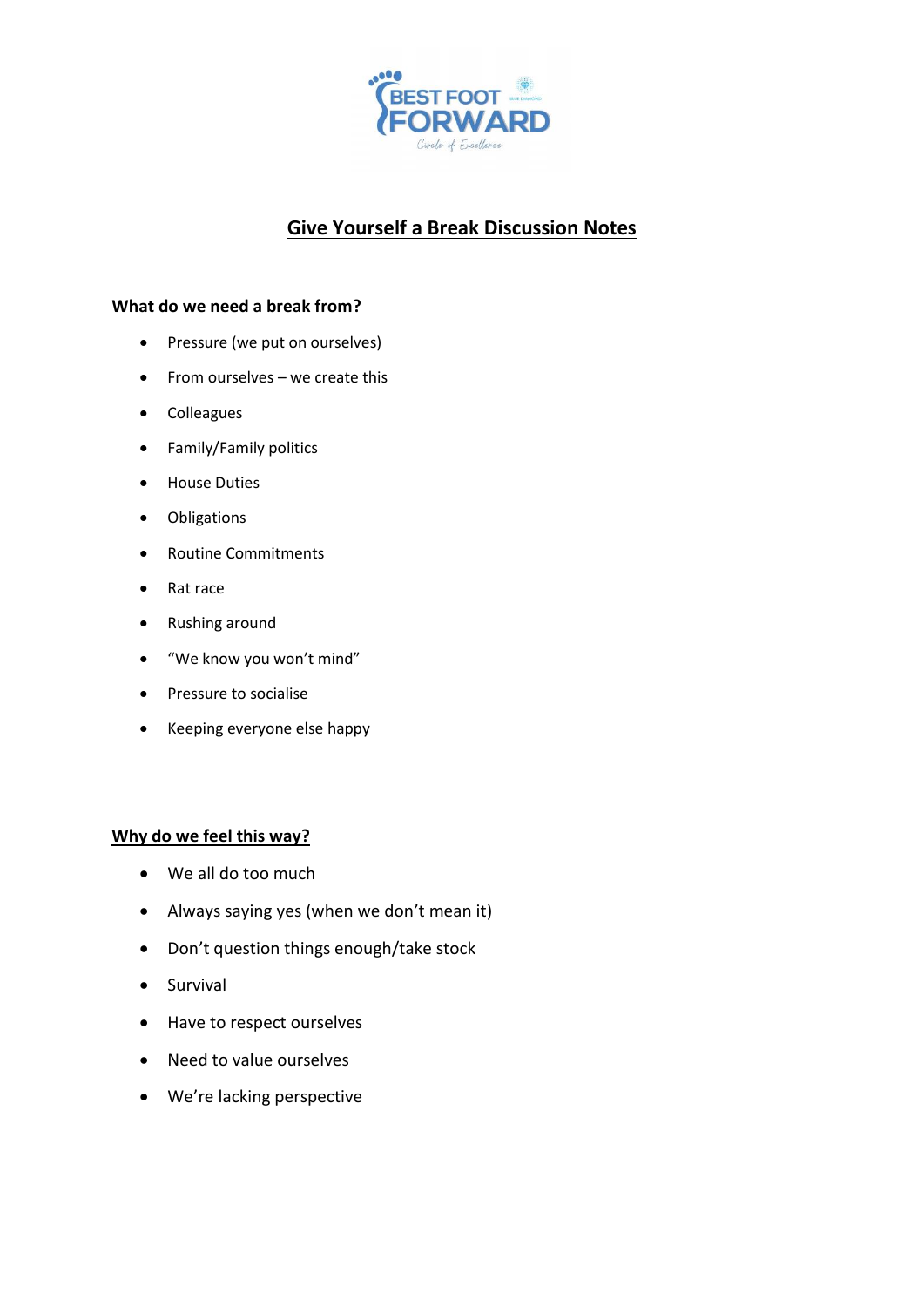

#### **Why is taking a break important?**

- To avoid getting overtired and leaky emotions
- Gain clarity on situations/life
- Get perspective
- Ensure you're on track with goals
- Restores energy
- Recharge your battery
- HIIT (High Intensity Bursts)
- Eye strain
- Physical/brain strain
- Have time to do what you enjoy

#### **What can taking a break look like in practice?**

- Workshops personal development
- Small things cup of tea in the garden
- Sunflower sun on face
- Change look at routine
- Dog breaks
- Massage regular/reflexology
- Bath
- Reconnect brain and body move
- Herbal tea/essential oils
- Lunch break kitchen
- Watch TV/Netflix/YouTube Escapism
- Use all your senses
- Being more present